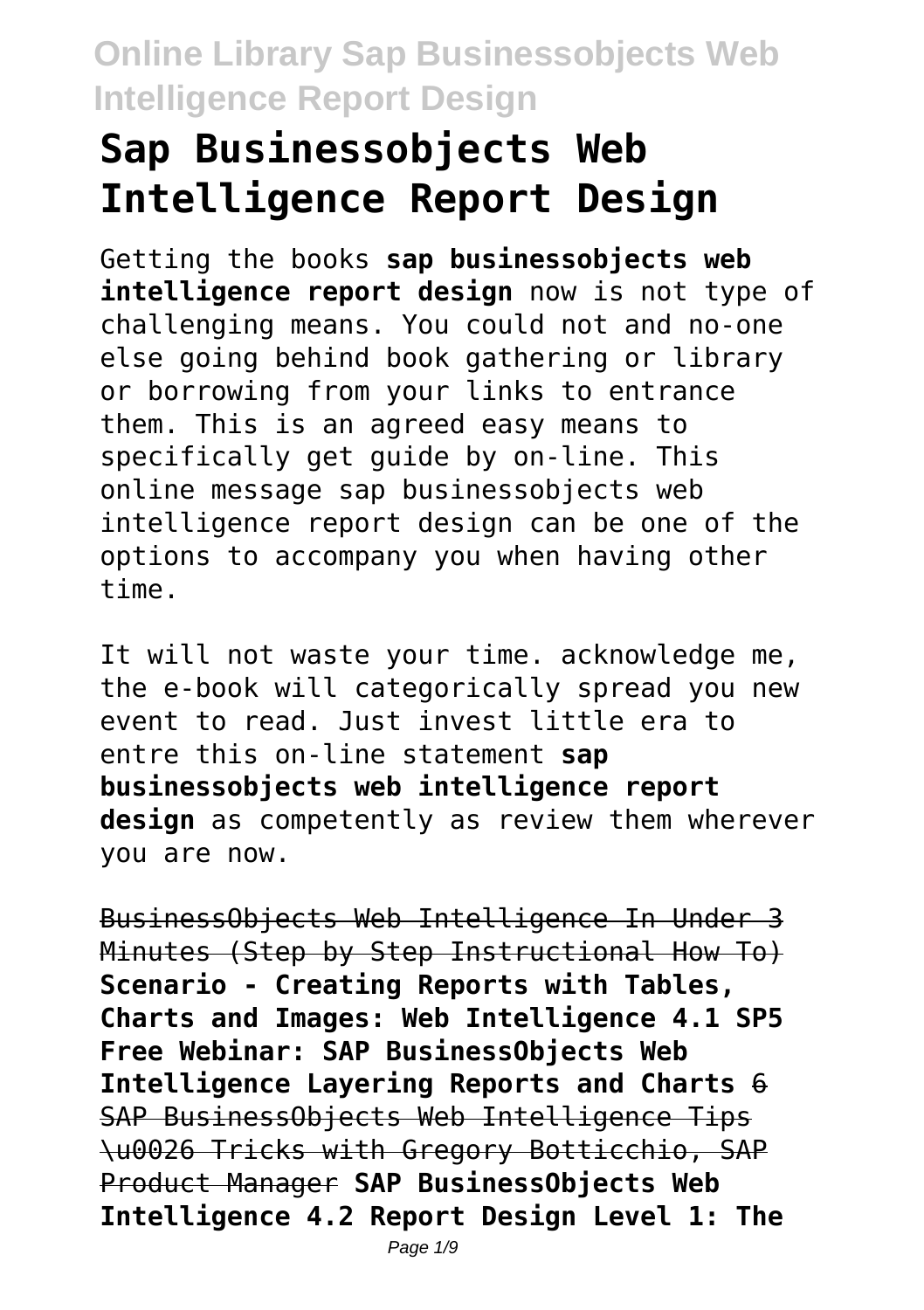**BI Launchpad Portal How to Create Dashboards with SAP BusinessObject Web Intelligence Webinar - SAP BusinessObjects Web Intelligence Managing Your Merging** *Duplicate a report object: SAP BusinessObjects Web Intelligence 4.0* Business Objects 4x - BI Launch Pad - Scheduling Reports *Webinar: SAP BusinessObjects: Using Excel Files in Web Intelligence* Top 10 SAP BusinessObjects Web Intelligence Features SAP Web Intelligence Advanced Analytic Series Dashboard Overview Business Objects 4x - Interactive Charts using Web Intelligence Ranking in Web Intelligence: SAP BusinessObjects What's New In SAP BusinessObjects BI 4.3 - Information Design Tool Web Intelligence - Multiple Queries Introduction to SAP Business Objects (BO / BOBJ) Combine multiple queries: SAP BusinessObjects Web Intelligence 4.0 **What's New In SAP BusinessObjects BI 4.3 - What's New in the Fiorified BI Launch Pad**

Web Intelligence - Context Operators*How Merged Dimension Works | SAP BusinessObjects Drag and drop objects to create a report: SAP BusinessObjects Web Intelligence 4.0 Change the layout of a table: SAP BusinessObjects Web Intelligence 4.0 Drill down into a table: SAP BusinessObjects Web Intelligence 4.0* Add another query to a document: SAP BusinessObjects Web Intelligence 4.0 Edit a query: SAP BusinessObjects Web Intelligence 4.0 How to Design a SAP BusinessObjects WebI Dashboard in a Few Simple Steps #MULTIVALUE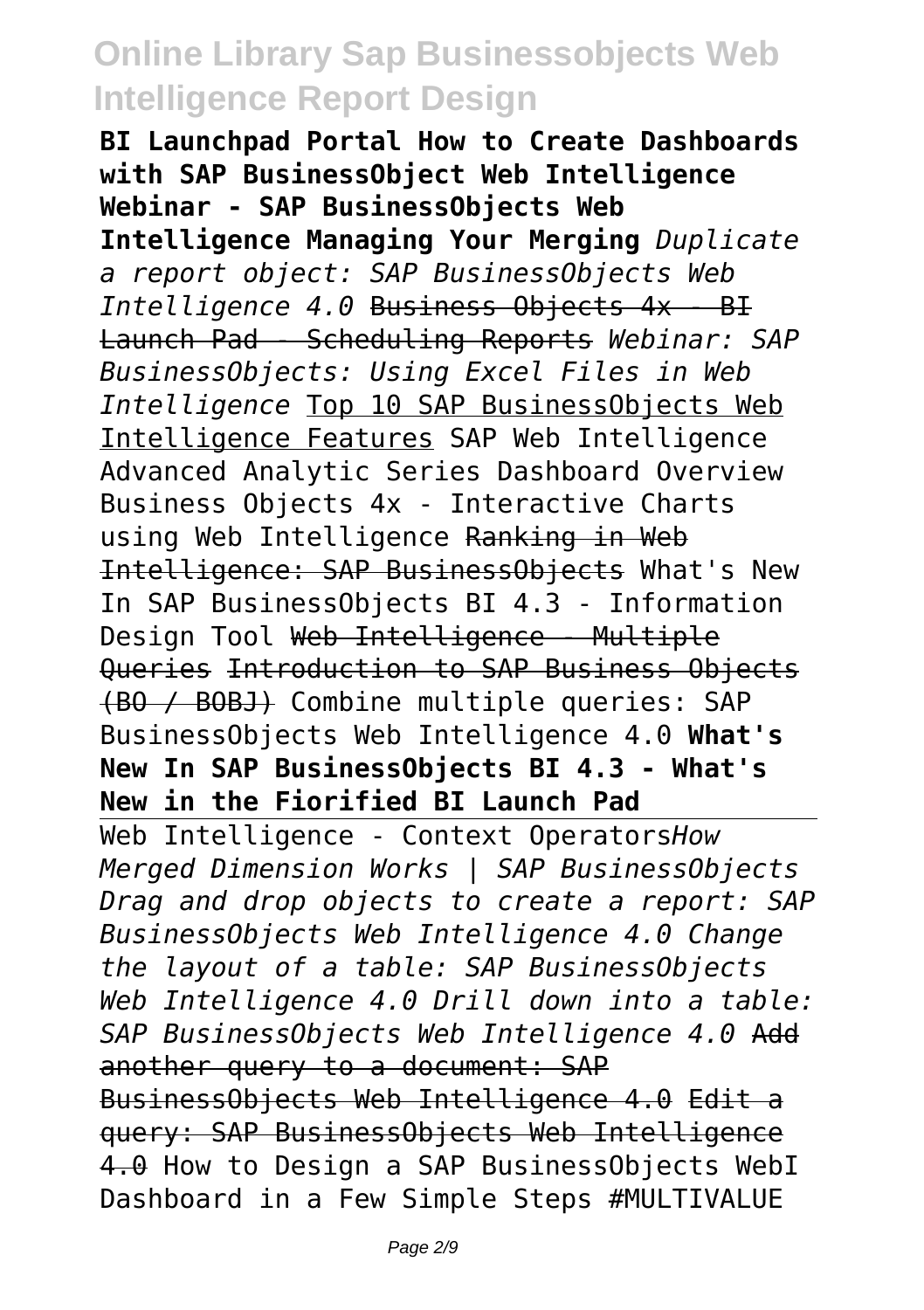Error in Web Intelligence Report | SAP BO What's New In SAP BusinessObjects BI 4.3 - Web Intelligence

Sap Businessobjects Web Intelligence Report This 2-day instructor-led course is designed to give you the comprehensive skills and indepth knowledge needed to access, analyze and share data using SAP BusinessObjects BI launch pad and SAP BusinessObjects Web Intelligence™. You will learn how to create Web Intelligence documents for your reporting needs, to retrieve data by building queries using SAP BusinessObjects universes and to use Web Intelligence to enhance documents for easier analysis.

BOW310 - SAP BusinessObjects Web Intelligence: Report ... This 2-day course is designed to give you the comprehensive skills and in-depth knowledge needed to access, analyze and share data using SAP BusinessObjects BI launch pad and SAP BusinessObjects Web Intelligence. You will learn how to create Web Intelligence documents for your reporting needs, to retrieve data by building queries using SAP BusinessObjects universes and to use Web Intelligence to enhance documents for easier analysis.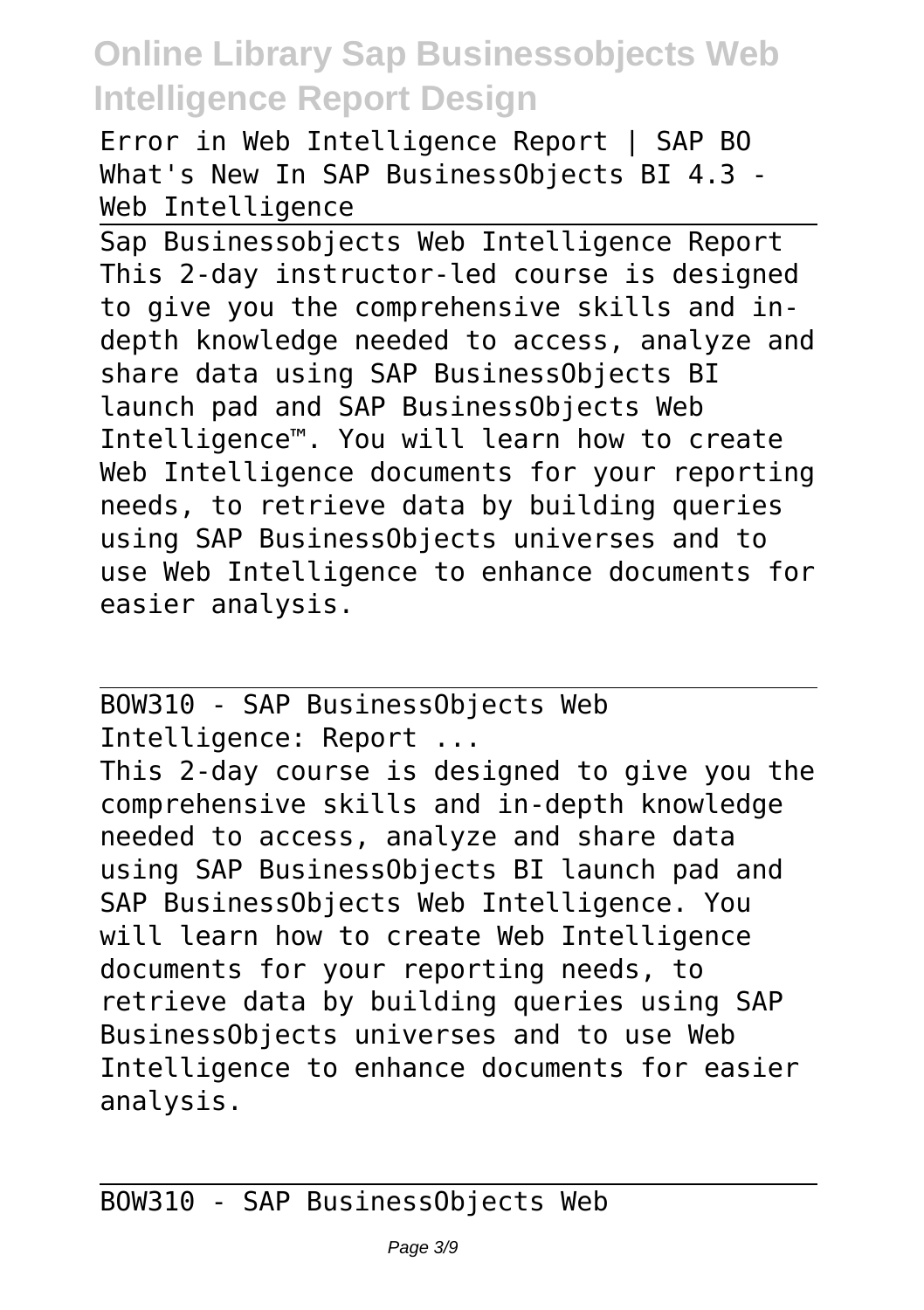Intelligence: Report ... SAP BusinessObjects Web Intelligence: Report Design I. Level: Details, Configuration & Transaction Languages: English Course included in the following training paths: Web Intelligence. Solution Release: SBOP BI PLATFORM 4.1. SBOP BI PLATFORM 4.0; Course announcements.

BOW315 - SAP BusinessObjects Web Intelligence: Report ... Course announcements. This 2-day course is designed to give you the skills regarding advanced Web Intelligence features. You will learn how to create Web Intelligence documents for your reporting needs: to implement a combined queries, to force input and output calculation contexts, to implement formulas with character functions and date functions. You'll also learn how to filter dynamically using element linking.

BOW320 - SAP BusinessObjects Web Intelligence: Report ... The course covers material contained in SAP's BOW310 course, and consists of a series of modules that will walk you through every step in developing business-ready Web Intelligence reports. You get hour upon hour of quality instruction, plus eighteen real-world exercises to reinforce what you're learning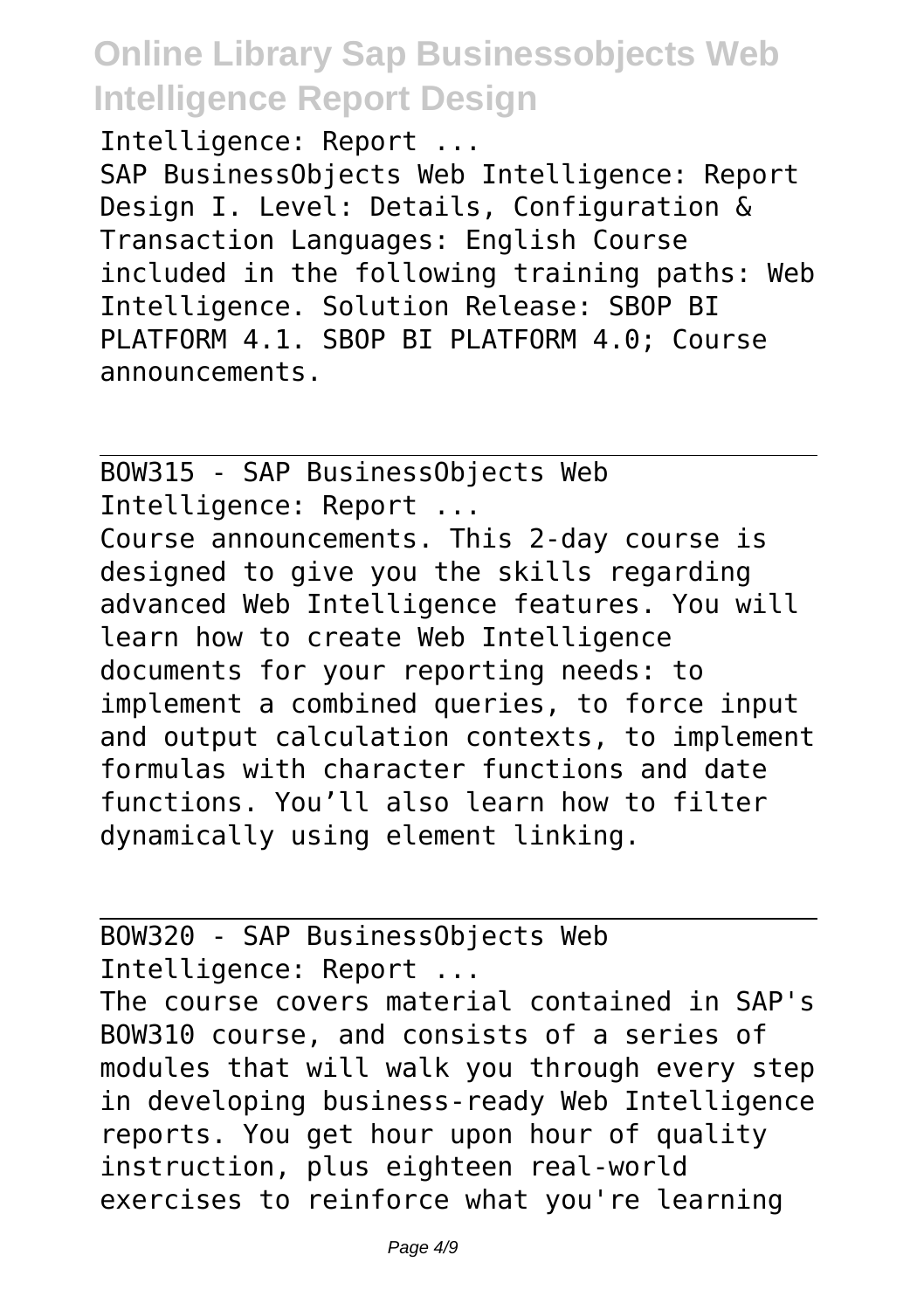along the way.

SAP BusinessObjects Web Intelligence Report Development ... Web Intelligence Rich Client now shares its interface with the Web version. It comes with a new home page that displays previews of document using thumbnails. Use the home page as the starting point for your work. Import documents from your BI Platform repository to work on a local copies.

SAP BusinessObjects Web Intelligence - SAP Help Portal

SAP Business Warehouse (BW) system doesn't require a Universe to connect to Web Intelligence tool. Web Intelligence tool can work as a client tool of BusinessObjects platform and also as a standalone tool for reporting. Versions and History. BusinessObjects was first started in 1990 with the tool name Skipper SQL 2.x, and in the year 1994 Business Objects v3.0 was launched. In 2005, BO XI was released and later on various other versions introduced.

SAP Webi - Overview - Tutorialspoint SAP BusinessObjects BI Developer's Guide for Web Intelligence and the BI Semantic Layer. Learn how to develop applications, using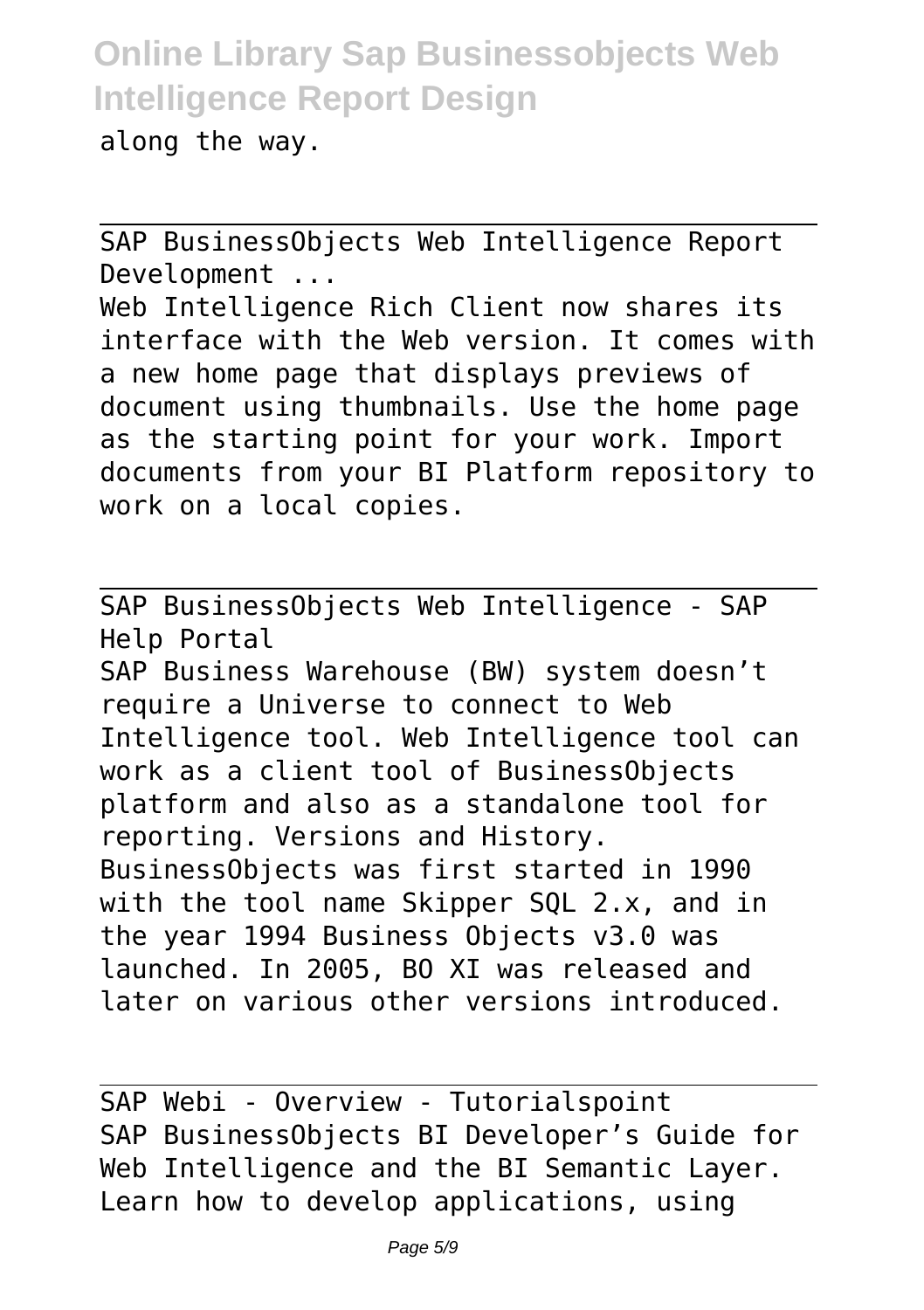SDKs, samples, and extension framework, to enforce and take advantage of the Web Intelligence and BI Semantic Layer capabilities. Last updated for 4.2 Support Package 5.

SAP BusinessObjects Web Intelligence - SAP Help Portal SAP BusinessObjects Business Intelligence is a centralized suite for data reporting, visualization, and sharing. As the on-premise BI layer for SAP's Business Technology Platform, it transforms data into useful insights, available anytime, anywhere.

SAP BusinessObjects | Business Intelligence (BI) Platform ... Objectives. The objective of this document is to provide a list of recommendations and Best Practices for developers of Web Intelligence documents. Over the years Web Intelligence has been evolved to a mature product with many capabilities. This has been leading to challenges in developing documents that are performing.

Best Practices for Web Intelligence Report Design - SAP Q&A SAP BusinessObjects Web Intelligence Report Design Model This two-day training course is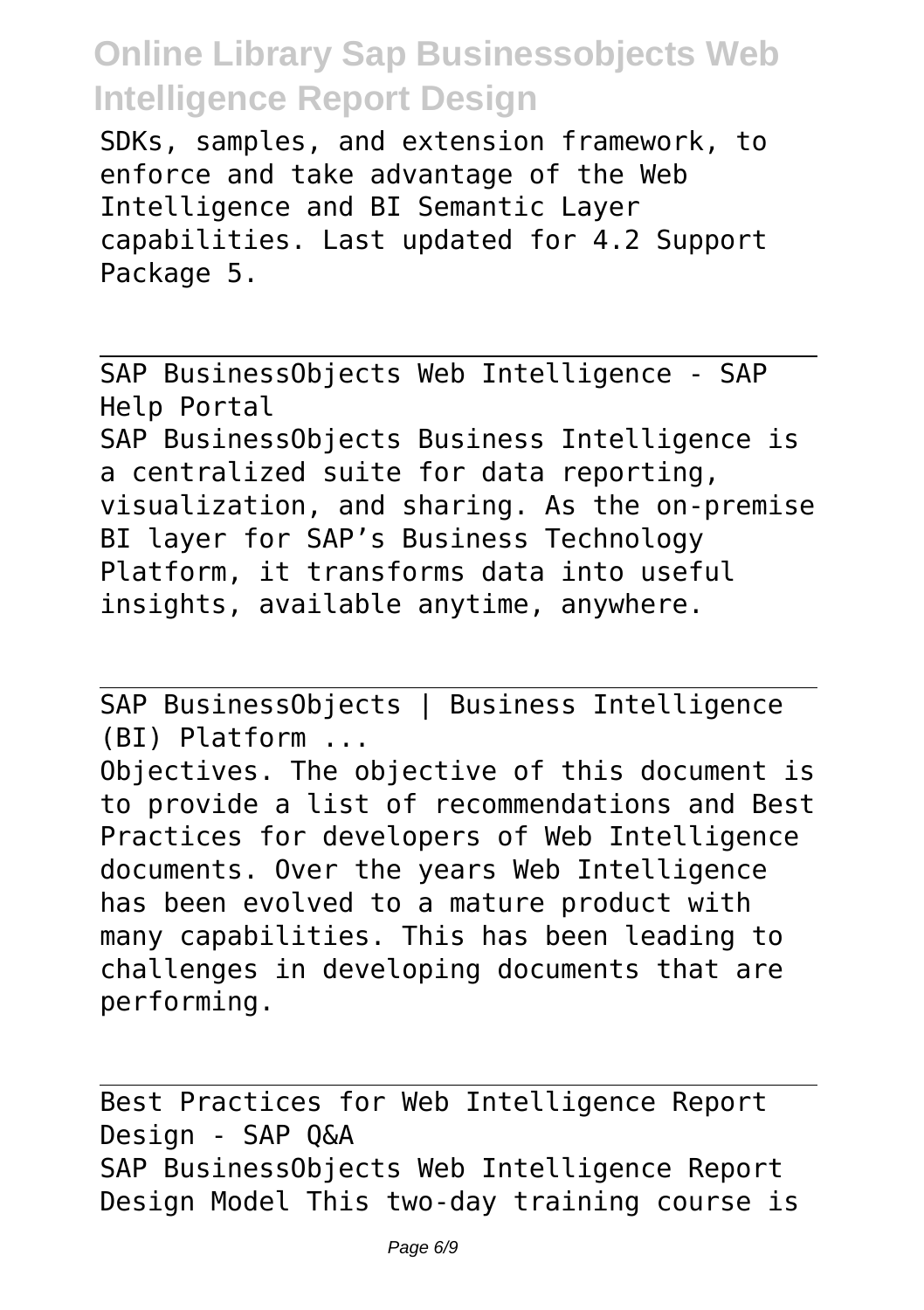aimed at those with little or no experience of BusinessObjects Web Intelligence (version 4.2) and would like to gain in-depth experience of how to maximise the software's capabilities.

SAP BusinessObjects Web Intelligence Report Design

SAP BusinessObjects Web Intelligence: Report Design I; BOW310. SAP BusinessObjects Web Intelligence: Report Design I. Level: Basic Processes & Foundation Languages: ... This 2-day course is designed to give you the skills needed to access, analyze and share data using SAP BusinessObjects Web Intelligence features through the Fiorified BI Launch ...

BOW310 - SAP BusinessObjects Web Intelligence: Report ... Consumption of SAP BusinessObjects Web Intelligence data models with SAP Analytics Cloud\*. Reuse of SAP BusinessObjects Web Intelligence documents to build new reports and assets\*. Improved live connectivity between SAP Analytics Cloud, SAP BusinessObjects BI universes, and SAP BusinessObjects Web Intelligence documents. Simplified single sign-on (SSO) configuration and user replication and synchronization across on-premise and cloud.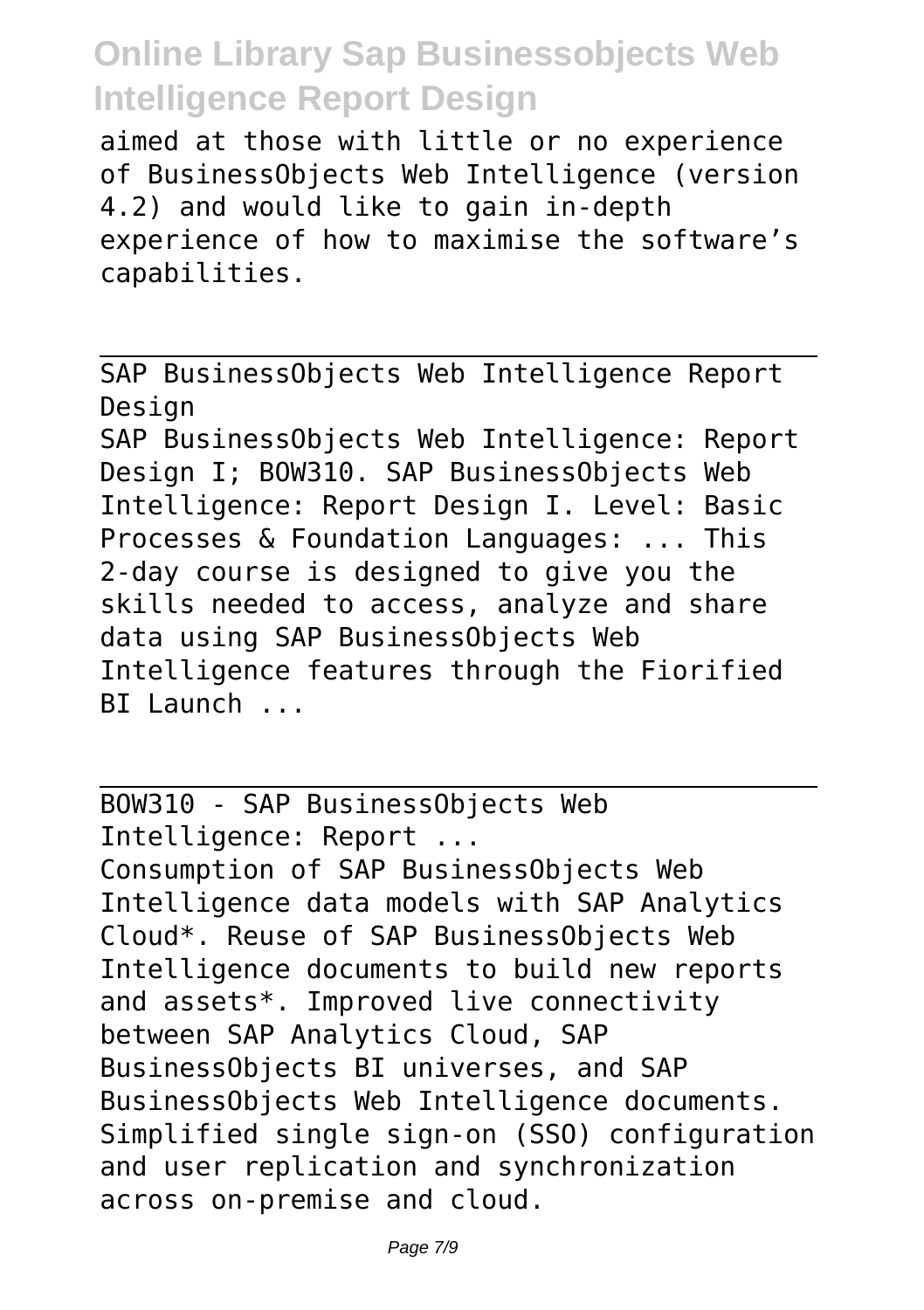SAP BusinessObjects BI 4.3 Now Available | SAP Blogs You will learn how to create Web Intelligence documents for your reporting needs, to retrieve data by building queries using SAP BusinessObjects universes and to use Web Intelligence to enhance documents for easier analysis. You'll also learn how to organize, manage and distribute documents using the BI launch pad.

BOW310 - SAP BusinessObjects Web Intelligence: Report ... SAP BusinessObjects Web Intelligence 4.x: Key Concepts: NEW for 4.3 What's new in Web Intelligence 4.3 (4:44) ... Scenario: Creating reports with tables, charts and images (9:35) ...

Tutorials - SAP Web Intelligence - Business Intelligence ... Information on how to use SAP BusinessObjects software to accomplish your business tasks. Building Reports Using the Web Intelligence Java Report Panel  $(\Box$  PDF) Performing On Report Analysis with Web Intelligence  $(\Box$  PDF) Query as a Web Service  $(\Box$  PDF)